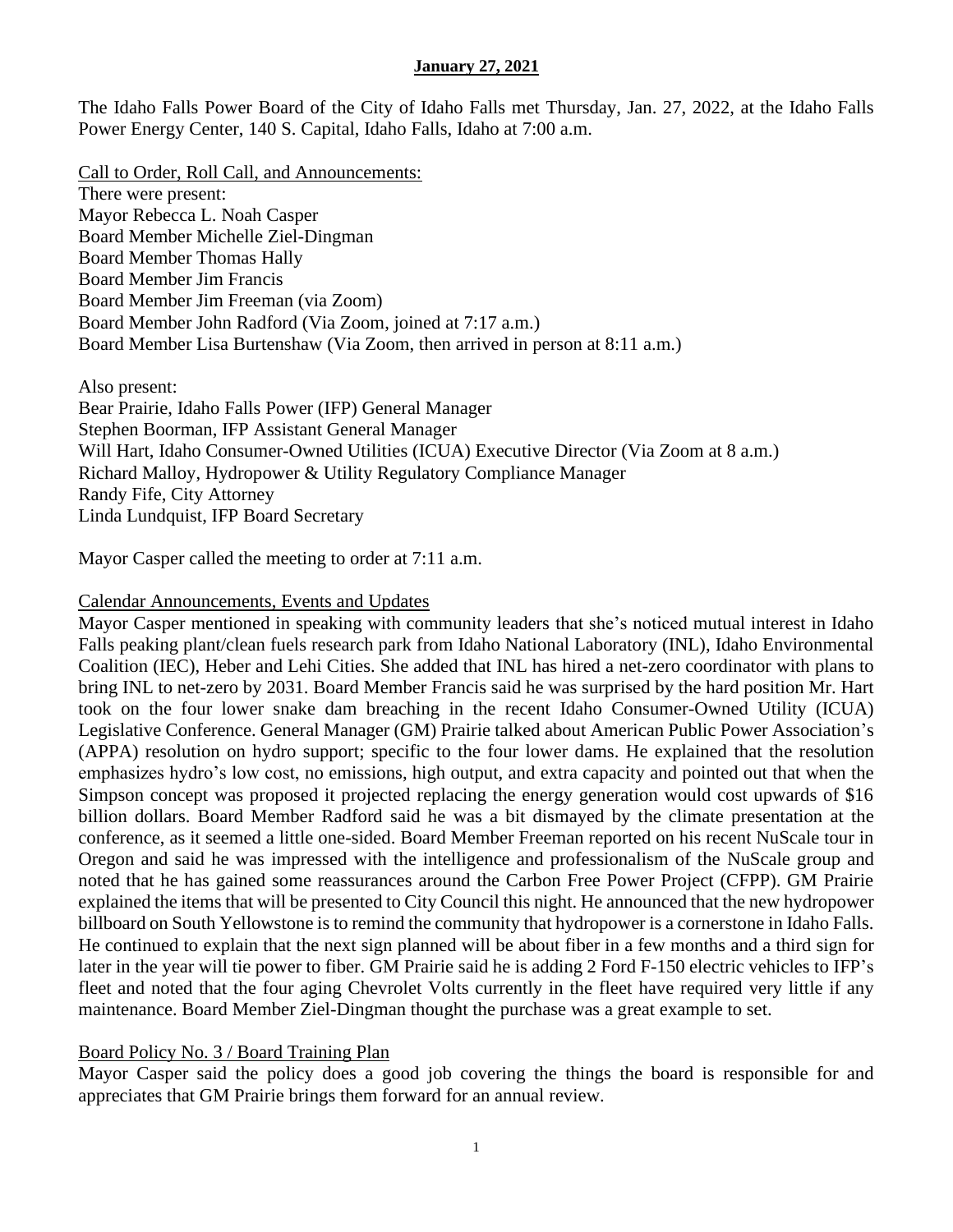It was moved by Board Member Ziel-Dingman and seconded by Board Member Francis to approve the updates to Board Policy No. 3 as presented. The motion passed with unanimous approval.

# Board Policy No. 2 / City Council Acting as IFP Board

GM Prairie said he'd received no questions or comments on the policy. He reminded everyone this is the annual review of the policy for the board. Since there were no questions or comments received, no future action is needed.

# Legislative Update – Will Hart, ICUA Executive Director via Zoom

Mr. Hart thanked the board for participating in the recent ICUA conference in Boise. He gave a brief history of his role as ICUA's Executive Director and explained ICUA's relationship with not-for-profit, Idaho utilities and how lobbying for clean low-cost power has become well received in the Idaho State Legislature. GM Prairie explained that years before Mr. Hart was hired by ICUA, investor-owned utilities were disregarding and trying to delegitimize municipal power and pointed out that through lobbying and education, investor-owned entities are now partnering with ICUA. Mr. Hart highlighted the larger bills in the state legislature that include the largest state tax-cut Idaho has ever seen. He talked about the session's priorities and bills aimed at protecting linemen and utility workers. He presented on some regional and federal updates and pointed out that the U.S. Congress passed the Infrastructure Investment and Jobs Act which authorizes funds for Federal-aid highways, highway safety programs and transit programs. Mr. Hart reminded the Board of the upcoming APPA Legislative Rally in Washington D.C. and mentioned that it's a good opportunity to meet with Idaho legislators. He reminded the Board about COVID-19 mandates in D.C. but said attempts could be made to meet virtually if needed. Mr. Hart mentioned he is comparing numbers derived from current polling by various entities and encourages folks that support public power to run for office.

# Peaking Plant Update

GM Prairie said he is working on the peaking plant white paper as a top priority and mentioned that he continues to have good dialog with community members. He announced that he recommends forming a Resource Advisory Committee for a defined period of time that consists of eight members and should include one of IFP's liaisons. GM Prairie said he is hoping to see the request for proposals from Utah Associated Municipal Power Systems (UAMPS) for Horse Butte Wind expansion and explained that while the CFPP project is still moving forward, by the end of 2022 the city will need to take on more risk as the project will no longer be fully refundable and forewarned those costs will likely be increased in his view with the inflation he is seeing in everything else. Mayor Casper said a committee could be useful to inform the board and remarked if there was a general consensus, then she would move forward with committee formation and said that she and GM Prairie will work with city legal to establish a committee with a possibility of populating it by the end of March. GM Prairie pointed out that time is of the essence. Mr. Fife suggested that IFP could form a subcommittee and later formalize into a Title 2 committee if desired. Mayor Casper reiterated that it would be good for the board to have access to an advisory committee and Mr. Fife said if City Council makes a decision about something, it's better to do it with a formal committee and added that it's fine for a department to form a focus group as long as information is presented to City Council formally. Board Member Francis stated that it made sense to formalize it in an ordinance and Mayor Casper added that for consistency, she would like to utilize city applications where the GM reviews them and makes recommendations to City Council. Board Member Ziel-Dingman said that the board members may like to access the committee from time to time and noted that the utility is in a unique position being surrounded by energy experts. Board Member Hally agreed that having a formal committee lends more credibility. Board Member Freeman asked if six members would be a better number to get up to speed with the utility and GM Prairie said that eight seemed more appropriate to lend the right representation. Board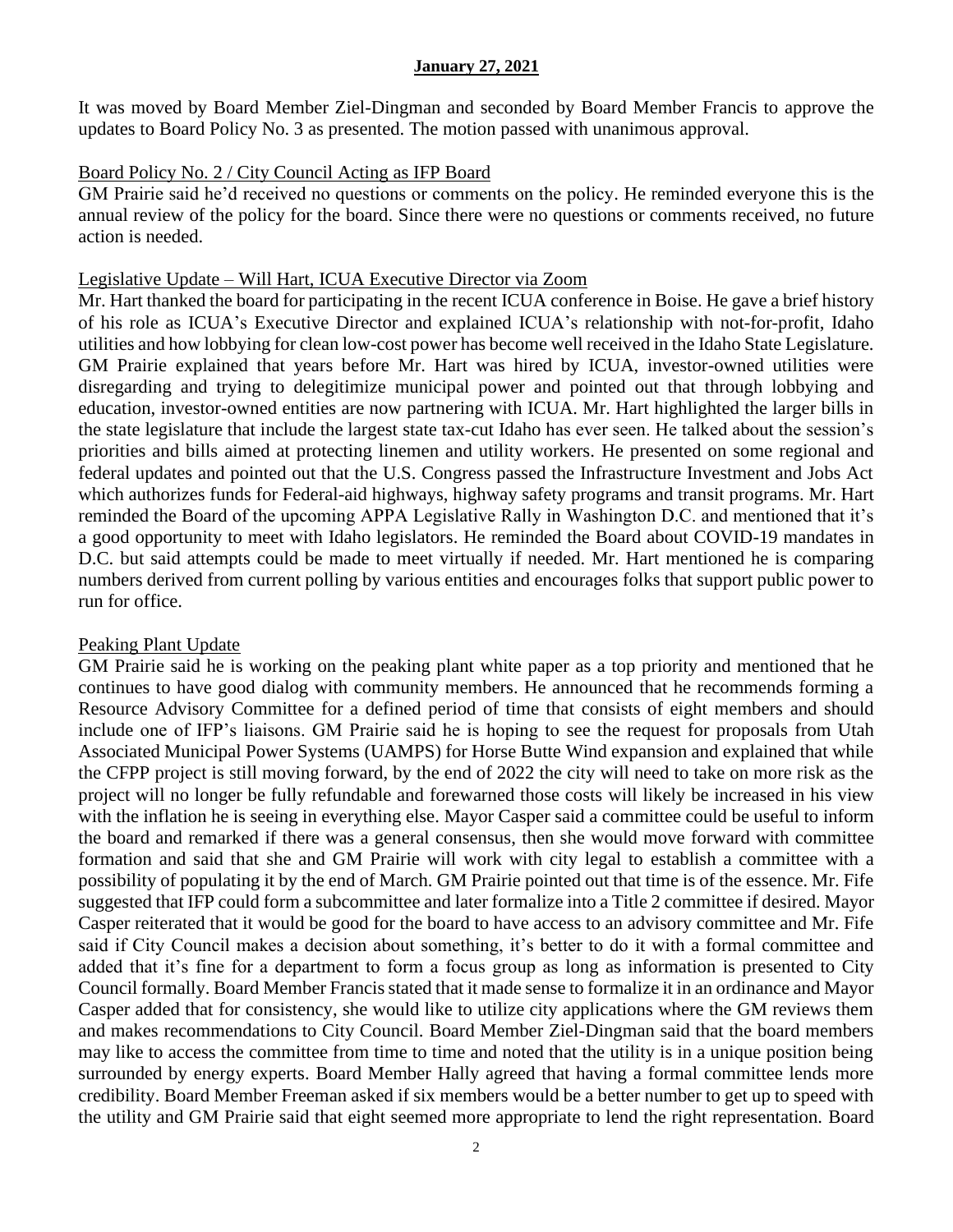Member Burtenshaw stated she is in favor of a peaking plant and doesn't want to go through too much extra work with a committee if we end up in the same place. GM Prairie said he is focused on tasking the committee with the priorities of the utility, where resource decisions are likely met with giving up something to get something else. There was a discussion on the process and function of the proposed committee. Board Member Radford said he was in complete agreement with forming a committee and added that he would challenge the committee to look forward to the next 100 years. GM Prairie cautioned that they could get caught up in what is on the horizon but never comes to fruition and prudent utility management requires not being too off in future on theoretical that might never materialize. He shared the resolution that was recently passed by Heber and Lehi Cities. He pointed out this resolution is not binding in any way but simply a measure for each of the utilities' boards to put on a single consistent document that they approve of the utility managers to work together on this project and concept. He reiterated that this is not binding to do anything and that there will be much discussion, deliberation and decision making along with way when more information is gathered from requests for proposals (RFP's) and requests for information (RFI's). Board Member Francis said he would like to see one more recital about collaborating with INL. GM Prairie pointed out the existing recital that speaks to this already, and questioned if this is not accurate or adequate. GM Prairie requested that the board send feedback over the next two weeks. Mayor Casper reiterated that she would like to keep the resolution similar to what Heber and Lehi passed. GM Prairie reminded the board to read through the packet material about emerging hydrogen technologies.

#### 2021 Board Self-Evaluation Results

Board Member Radford stated that he would only be reviewing questions that weren't in 100% agreement. He stated that GM Prairie and Ms. Lundquist have been responding to the *packet reading time* and that they will continue to email items ahead of the packet as they are available. There was a discussion on changing the *board meeting* length, number of meetings per month, time of day, and best day of the week. Mayor Casper reminded the board to look for the airport coming in with some Tuesday morning meetings as a possible conflict. Board Member Radford pointed out that Wednesdays will conflict with Rotary meetings. Board Members Francis and Ziel-Dingman thought that moving the meetings off the same day as city council meetings could make a drastic difference. Mr. Fife said that nothing obligates the board to have the same schedule on a yearly basis as long as it is noticed 48-hours in advance. The board gave GM Prairie a general head nod after discussion to move forward with moving meetings to the second Tuesday, same week as city council meetings, from 8 a.m. to noon. GM Prairie added that he'd be happy to provide lunch if meetings ran until noon if that makes things easier on the board to attend. Board Member Radford talked about the *feedback from rate payers* and Board Member Ziel-Dingman said she only hears from the community if something is wrong and wondered how to communicate that the city council body is also the IFP board. She suggested advertisements that had the council/board on them to remind the community of their role. GM Prairie said the utility has been focused on educating the community about their communityowned power and mentioned the billboards and added that the clean energy survey is wrapping up. Board Member Burtenshaw mentioned that people don't realize that the falls are part of a hydro project. Assistant General Manager (AGM) Boorman introduced the wayfinding signs that the utility has been working on for a couple of years; aimed at helping to educate the community on the city's hydro projects. There was a discussion about the energy survey's feedback. Mayor Casper pointed out there's a difference in being supportive and being willing to pay the price and added that she is hoping the data being received will better inform the decision making. Board Member Radford continued to say the compliance reports and updates on the Federal Energy Regulatory Commission (FERC) are on the agenda this day and may address questions posed in the survey. He continued with the *cybersecurity* question and asked if we should be having annual cyber audits. Mayor Casper added that there is a cybersecurity bill in the house that would protect information. Mr. Fife said the city was instrumental in changing a piece of the Idaho legislation that would allow for redaction of vulnerabilities in reporting. GM Prairie said he would invite Mr. Welch, a